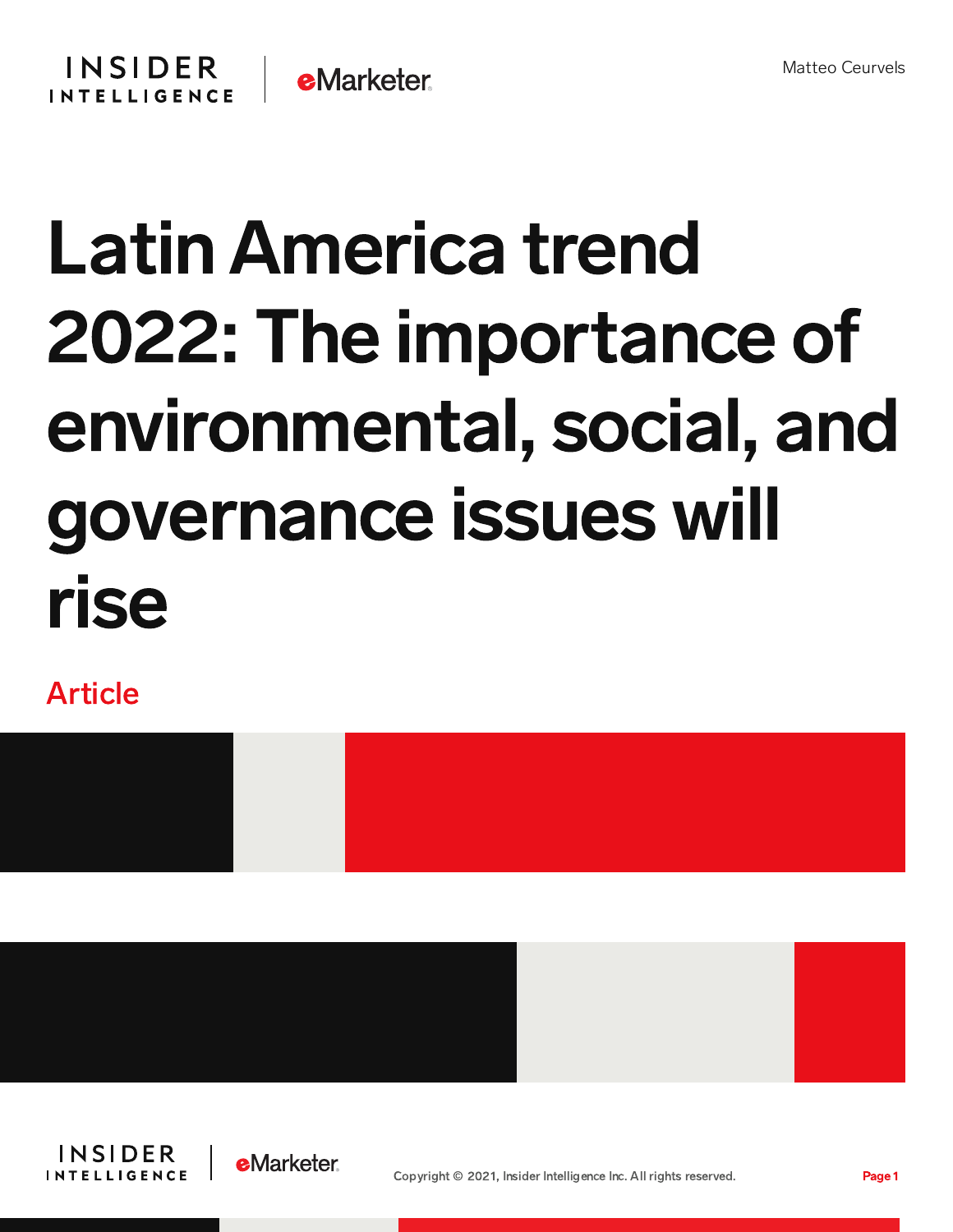Brands will need to look beyond climate change lip service and create strategies that address consumers' specific concerns in each of the markets they operate.

Social and sustainability issues are increasingly top of mind for consumers. Fully 94% of internet users in Latin America surveyed by Toluna for Sherlock Communications in August 2021 believed companies should be investing more in social and environmental initiatives.

Consumers in Latin America want brands to address the needs of the communities they

serve. This includes bringing diverse voices to the highest levels of their own management and finding ways to build sustainable projects at the local level that support income generation, inclusion, and meaningful employment among the region's socially vulnerable communities.

**Corporate Social Responsibility Initiatives that Are** Important for a Company to Have a Positive Impact **According to Internet Users in Latin America, by** Country, Aug 2021

% of respondents in each group

| Colombia<br>mile | Argentina                                                                                                                                      |                 |                                                                                          |
|------------------|------------------------------------------------------------------------------------------------------------------------------------------------|-----------------|------------------------------------------------------------------------------------------|
|                  | 70% 68% 71%                                                                                                                                    | 71%<br>65%      | 68%                                                                                      |
| 57% 52%          | 39%                                                                                                                                            | 52%<br>48%      | 49%                                                                                      |
|                  | 33%                                                                                                                                            | 44% 42% 42% 36% | 34% 39%                                                                                  |
| 30% 29%          | 37%                                                                                                                                            | 37%<br>30%      | 34%                                                                                      |
| 35% 26%          | 39%                                                                                                                                            | 28%<br>27%      | 32%                                                                                      |
|                  |                                                                                                                                                | 31% 27% 32% 27% | 36% 30%                                                                                  |
| 12% 14%          | 15%                                                                                                                                            | 14%<br>24%      | 17%                                                                                      |
| 20%<br>16%       | 11%                                                                                                                                            | 22%<br>19%      | 17%                                                                                      |
| 17%<br>9%        | 11%                                                                                                                                            | 11%<br>14%      | 12%                                                                                      |
| 2%<br>1%         | 2%                                                                                                                                             | 2%              | 2%                                                                                       |
|                  | Note: ages 18+; respondents selected their three most relevant choices<br>conducted by Toluna: Insider Intelligence calculations. Aug 16, 2021 |                 | 3%<br>Source: Sherlock Communications, "Corporate Social Responsibility Report in LATAM" |

eMarketer | InsiderIntelligence.com

270783

Businesses that invest in sustainability initiatives will see returns. Environmental concerns have a significant influence on purchase decisions in Latin America. While sustainability may cost businesses more money up front, consumers are likely to make more frequent purchases over the long term from companies that address the issue. Research shows that regional business leaders feel sustainability is, in fact, profitable and provides them with an edge over rivals.